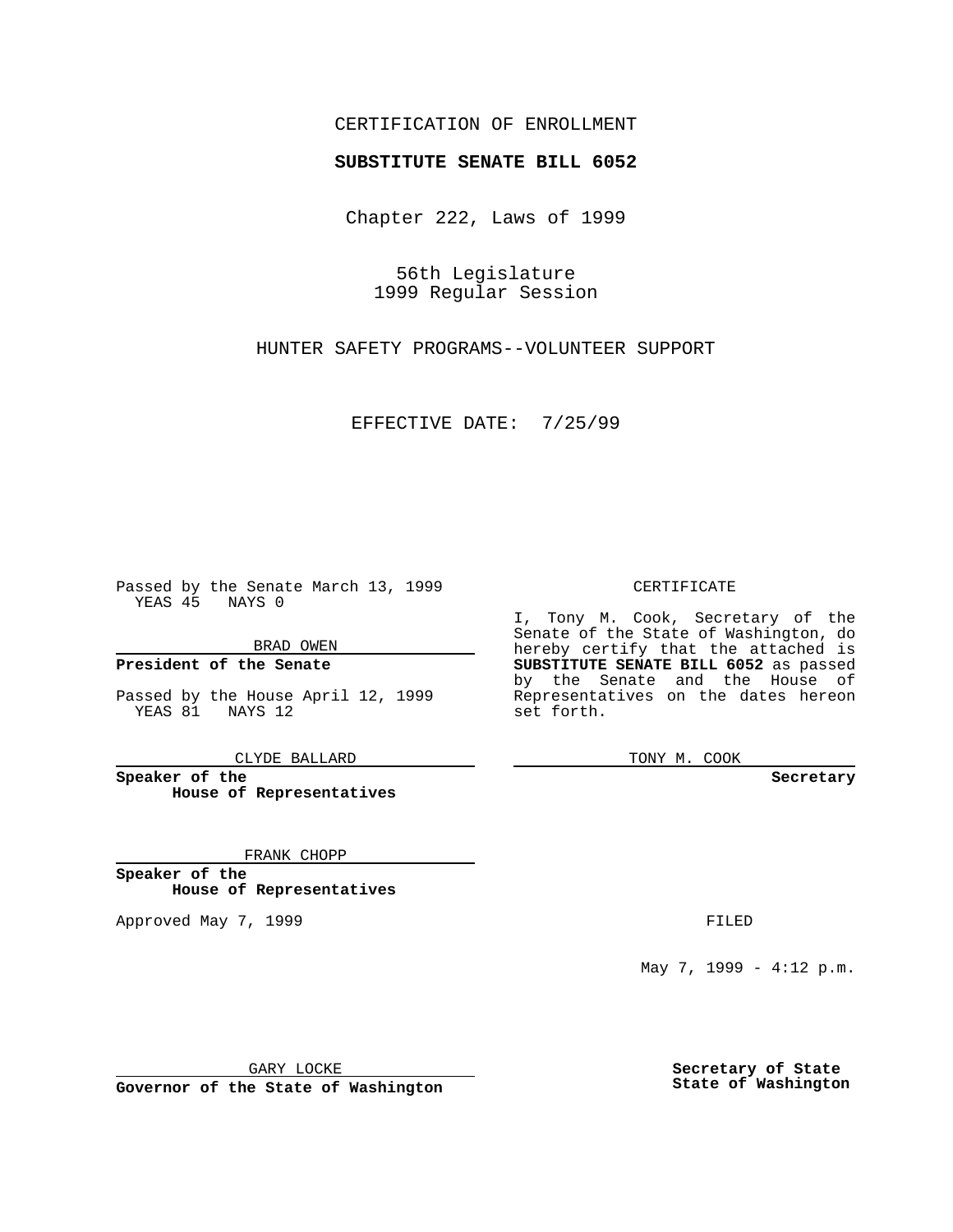## **SUBSTITUTE SENATE BILL 6052** \_\_\_\_\_\_\_\_\_\_\_\_\_\_\_\_\_\_\_\_\_\_\_\_\_\_\_\_\_\_\_\_\_\_\_\_\_\_\_\_\_\_\_\_\_\_\_

\_\_\_\_\_\_\_\_\_\_\_\_\_\_\_\_\_\_\_\_\_\_\_\_\_\_\_\_\_\_\_\_\_\_\_\_\_\_\_\_\_\_\_\_\_\_\_

Passed Legislature - 1999 Regular Session

## **State of Washington 56th Legislature 1999 Regular Session**

**By** Senate Committee on Natural Resources, Parks & Recreation (originally sponsored by Senators Jacobsen and Rasmussen)

Read first time 03/03/1999.

 AN ACT Relating to funding hunter safety programs; amending RCW 9.41.070; and creating a new section.

BE IT ENACTED BY THE LEGISLATURE OF THE STATE OF WASHINGTON:

 NEW SECTION. **Sec. 1.** The legislature finds that the hunter education program offers classes that all new hunters in the state are legally required to complete, but that budget reductions have limited the assistance that may be provided to the volunteers who conduct these classes. A portion of the funds for this program is provided by statute exclusively for printing and distributing the hunter safety pamphlet. While this pamphlet should remain the highest spending priority for these funds, there is a surplus in the account which could assist with other activities by the volunteers conducting the hunter education program.

 **Sec. 2.** RCW 9.41.070 and 1996 c 295 s 6 are each amended to read as follows:

 (1) The chief of police of a municipality or the sheriff of a county shall within thirty days after the filing of an application of any person, issue a license to such person to carry a pistol concealed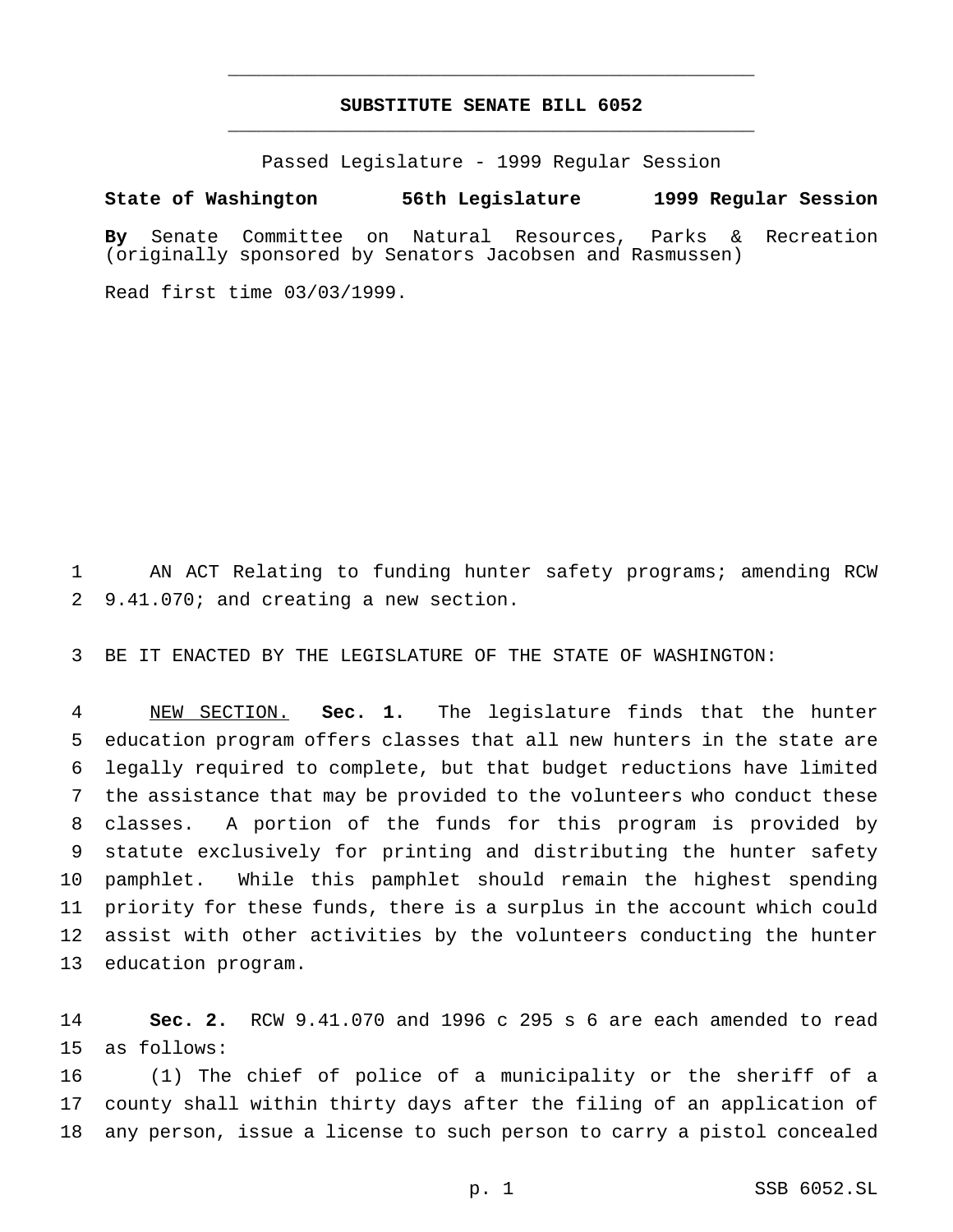on his or her person within this state for five years from date of issue, for the purposes of protection or while engaged in business, sport, or while traveling. However, if the applicant does not have a valid permanent Washington driver's license or Washington state identification card or has not been a resident of the state for the previous consecutive ninety days, the issuing authority shall have up to sixty days after the filing of the application to issue a license. The issuing authority shall not refuse to accept completed applications for concealed pistol licenses during regular business hours.

 The applicant's constitutional right to bear arms shall not be denied, unless:

 (a) He or she is ineligible to possess a firearm under the provisions of RCW 9.41.040 or 9.41.045;

 (b) The applicant's concealed pistol license is in a revoked status;

(c) He or she is under twenty-one years of age;

 (d) He or she is subject to a court order or injunction regarding firearms pursuant to RCW 9A.46.080, 10.14.080, 10.99.040, 10.99.045, 26.09.050, 26.09.060, 26.10.040, 26.10.115, 26.26.130, 26.26.137, 26.50.060, or 26.50.070;

 (e) He or she is free on bond or personal recognizance pending trial, appeal, or sentencing for a felony offense;

 (f) He or she has an outstanding warrant for his or her arrest from any court of competent jurisdiction for a felony or misdemeanor; or

 (g) He or she has been ordered to forfeit a firearm under RCW 9.41.098(1)(e) within one year before filing an application to carry a pistol concealed on his or her person.

 No person convicted of a felony may have his or her right to possess firearms restored or his or her privilege to carry a concealed pistol restored, unless the person has been granted relief from disabilities by the secretary of the treasury under 18 U.S.C. Sec. 925(c), or RCW 9.41.040 (3) or (4) applies.

 (2) The issuing authority shall check with the national crime information center, the Washington state patrol electronic data base, the department of social and health services electronic data base, and with other agencies or resources as appropriate, to determine whether the applicant is ineligible under RCW 9.41.040 or 9.41.045 to possess a firearm and therefore ineligible for a concealed pistol license.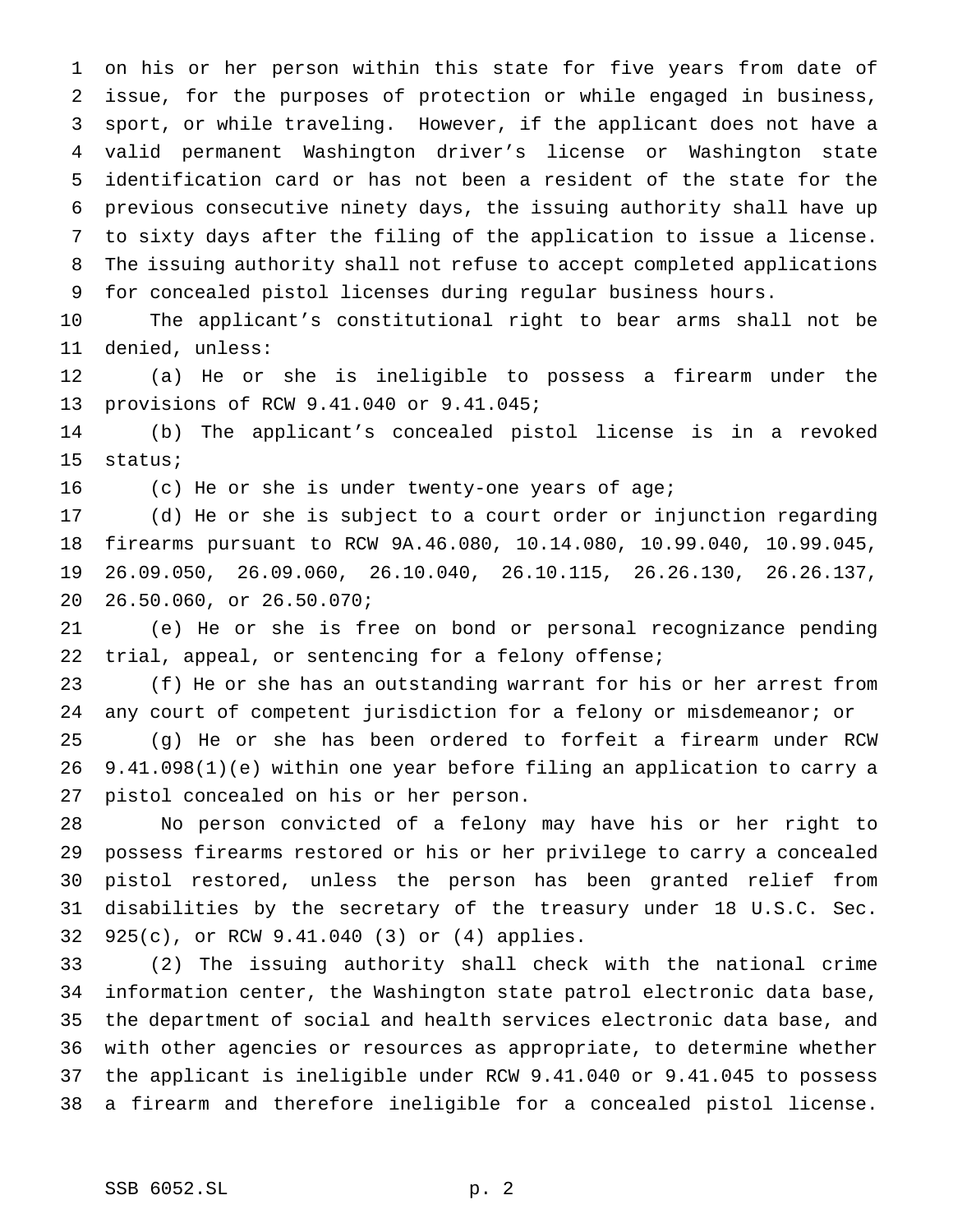This subsection applies whether the applicant is applying for a new concealed pistol license or to renew a concealed pistol license.

 (3) Any person whose firearms rights have been restricted and who has been granted relief from disabilities by the secretary of the treasury under 18 U.S.C. Sec. 925(c) or who is exempt under 18 U.S.C. Sec. 921(a)(20)(A) shall have his or her right to acquire, receive, transfer, ship, transport, carry, and possess firearms in accordance with Washington state law restored except as otherwise prohibited by this chapter.

 (4) The license application shall bear the full name, residential address, telephone number at the option of the applicant, date and place of birth, race, gender, description, not more than two complete sets of fingerprints, and signature of the licensee, and the licensee's driver's license number or state identification card number if used for identification in applying for the license. A signed application for a concealed pistol license shall constitute a waiver of confidentiality and written request that the department of social and health services, mental health institutions, and other health care facilities release information relevant to the applicant's eligibility for a concealed pistol license to an inquiring court or law enforcement agency.

 The application for an original license shall include two complete sets of fingerprints to be forwarded to the Washington state patrol. The license and application shall contain a warning substantially as follows:

 CAUTION: Although state and local laws do not differ, federal law and state law on the possession of firearms differ. If you are prohibited by federal law from possessing a firearm, you may be prosecuted in federal court. A state license is not a defense to a federal prosecution.

 The license shall contain a description of the major differences between state and federal law and an explanation of the fact that local laws and ordinances on firearms are preempted by state law and must be consistent with state law. The application shall contain questions about the applicant's eligibility under RCW 9.41.040 to possess a pistol, the applicant's place of birth, and whether the applicant is a United States citizen. The applicant shall not be required to produce a birth certificate or other evidence of citizenship. A person who is not a citizen of the United States shall meet the additional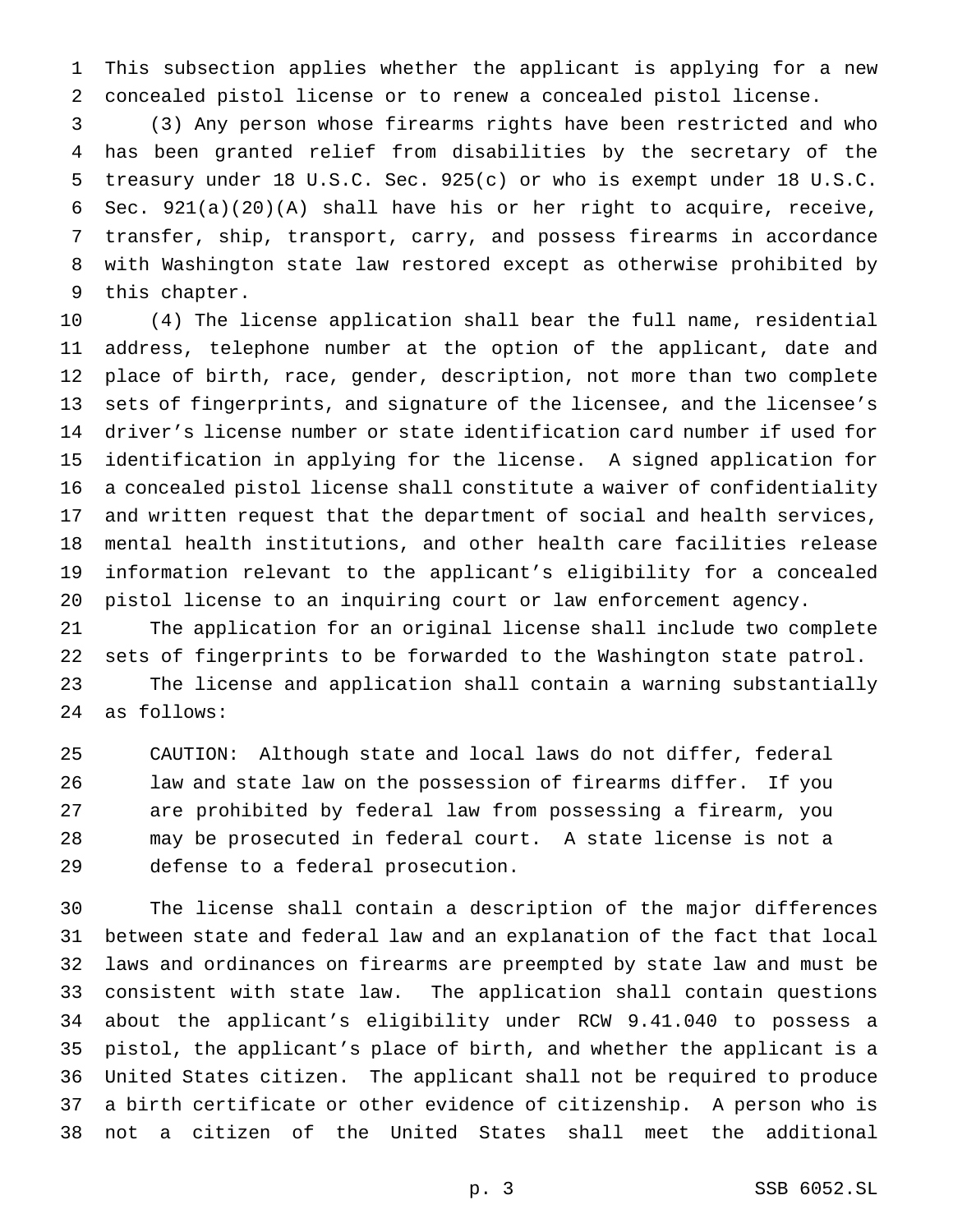requirements of RCW 9.41.170 and produce proof of compliance with RCW 9.41.170 upon application. The license shall be in triplicate and in a form to be prescribed by the department of licensing.

 The original thereof shall be delivered to the licensee, the duplicate shall within seven days be sent to the director of licensing and the triplicate shall be preserved for six years, by the authority issuing the license.

 The department of licensing shall make available to law enforcement and corrections agencies, in an on-line format, all information received under this subsection.

 (5) The nonrefundable fee, paid upon application, for the original five-year license shall be thirty-six dollars plus additional charges imposed by the Federal Bureau of Investigation that are passed on to the applicant. No other state or local branch or unit of government may impose any additional charges on the applicant for the issuance of the license.

The fee shall be distributed as follows:

(a) Fifteen dollars shall be paid to the state general fund;

 (b) Four dollars shall be paid to the agency taking the fingerprints of the person licensed;

 (c) Fourteen dollars shall be paid to the issuing authority for the 22 purpose of enforcing this chapter; and

 (d) Three dollars to the firearms range account in the general fund.

 (6) The nonrefundable fee for the renewal of such license shall be thirty-two dollars. No other branch or unit of government may impose any additional charges on the applicant for the renewal of the license. The renewal fee shall be distributed as follows:

(a) Fifteen dollars shall be paid to the state general fund;

 (b) Fourteen dollars shall be paid to the issuing authority for the purpose of enforcing this chapter; and

 (c) Three dollars to the firearms range account in the general fund.

 (7) The nonrefundable fee for replacement of lost or damaged licenses is ten dollars to be paid to the issuing authority.

 (8) Payment shall be by cash, check, or money order at the option of the applicant. Additional methods of payment may be allowed at the option of the issuing authority.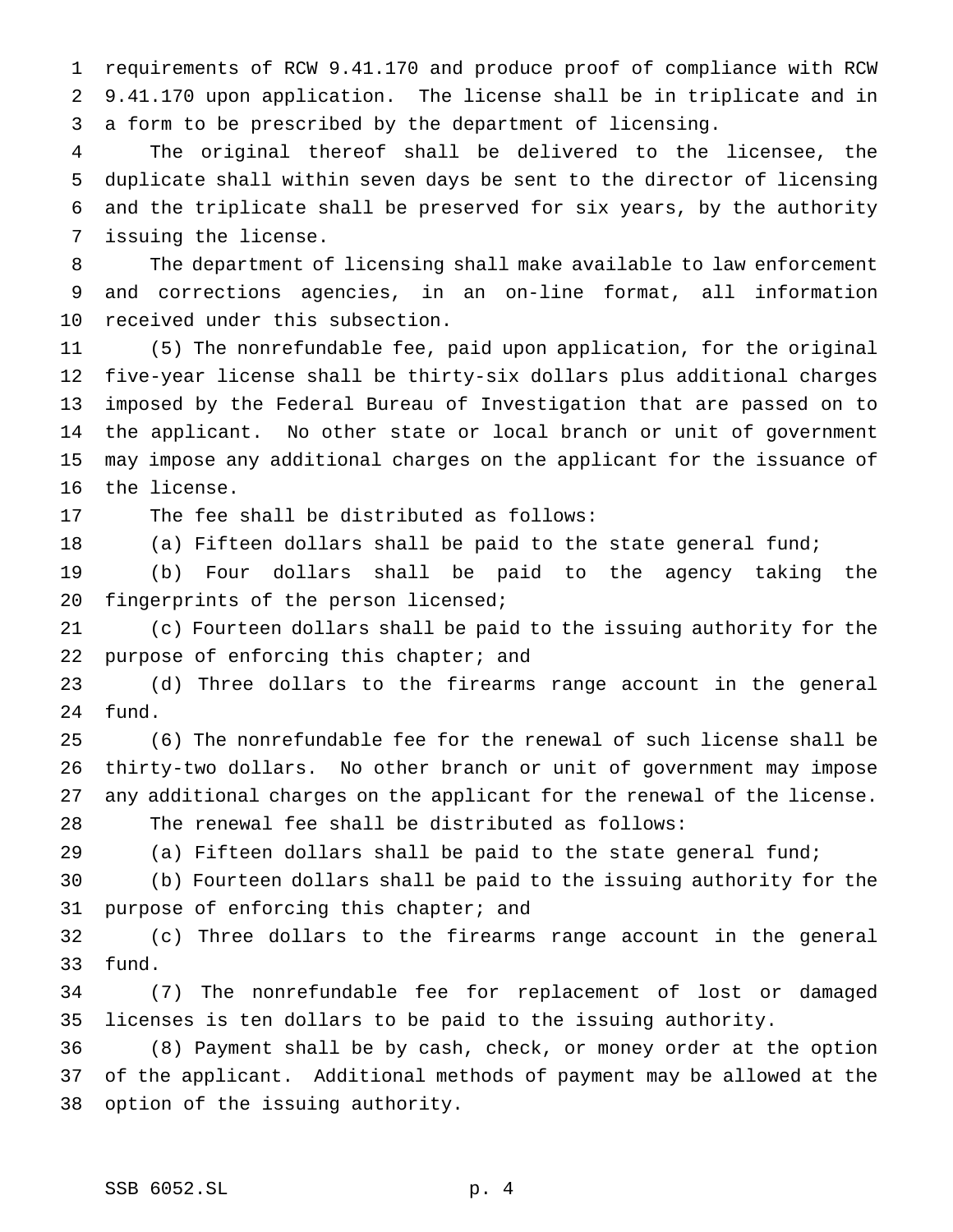(9) A licensee may renew a license if the licensee applies for renewal within ninety days before or after the expiration date of the license. A license so renewed shall take effect on the expiration date of the prior license. A licensee renewing after the expiration date of the license must pay a late renewal penalty of ten dollars in addition to the renewal fee specified in subsection (6) of this section. The fee shall be distributed as follows:

 (a) Three dollars shall be deposited in the state wildlife fund and 9 used exclusively first for the printing and distribution of a pamphlet on the legal limits of the use of firearms, firearms safety, and the 11 preemptive nature of state law, and subsequently the support of 12 volunteer instructors in the basic firearms safety training program conducted by the department of fish and wildlife. The pamphlet shall be given to each applicant for a license; and

 (b) Seven dollars shall be paid to the issuing authority for the purpose of enforcing this chapter.

 (10) Notwithstanding the requirements of subsections (1) through (9) of this section, the chief of police of the municipality or the sheriff of the county of the applicant's residence may issue a temporary emergency license for good cause pending review under subsection (1) of this section. However, a temporary emergency license issued under this subsection shall not exempt the holder of the license from any records check requirement. Temporary emergency licenses shall be easily distinguishable from regular licenses.

 (11) A political subdivision of the state shall not modify the requirements of this section or chapter, nor may a political subdivision ask the applicant to voluntarily submit any information not required by this section.

 (12) A person who knowingly makes a false statement regarding citizenship or identity on an application for a concealed pistol license is guilty of false swearing under RCW 9A.72.040. In addition to any other penalty provided for by law, the concealed pistol license of a person who knowingly makes a false statement shall be revoked, and the person shall be permanently ineligible for a concealed pistol license.

(13) A person may apply for a concealed pistol license:

 (a) To the municipality or to the county in which the applicant resides if the applicant resides in a municipality;